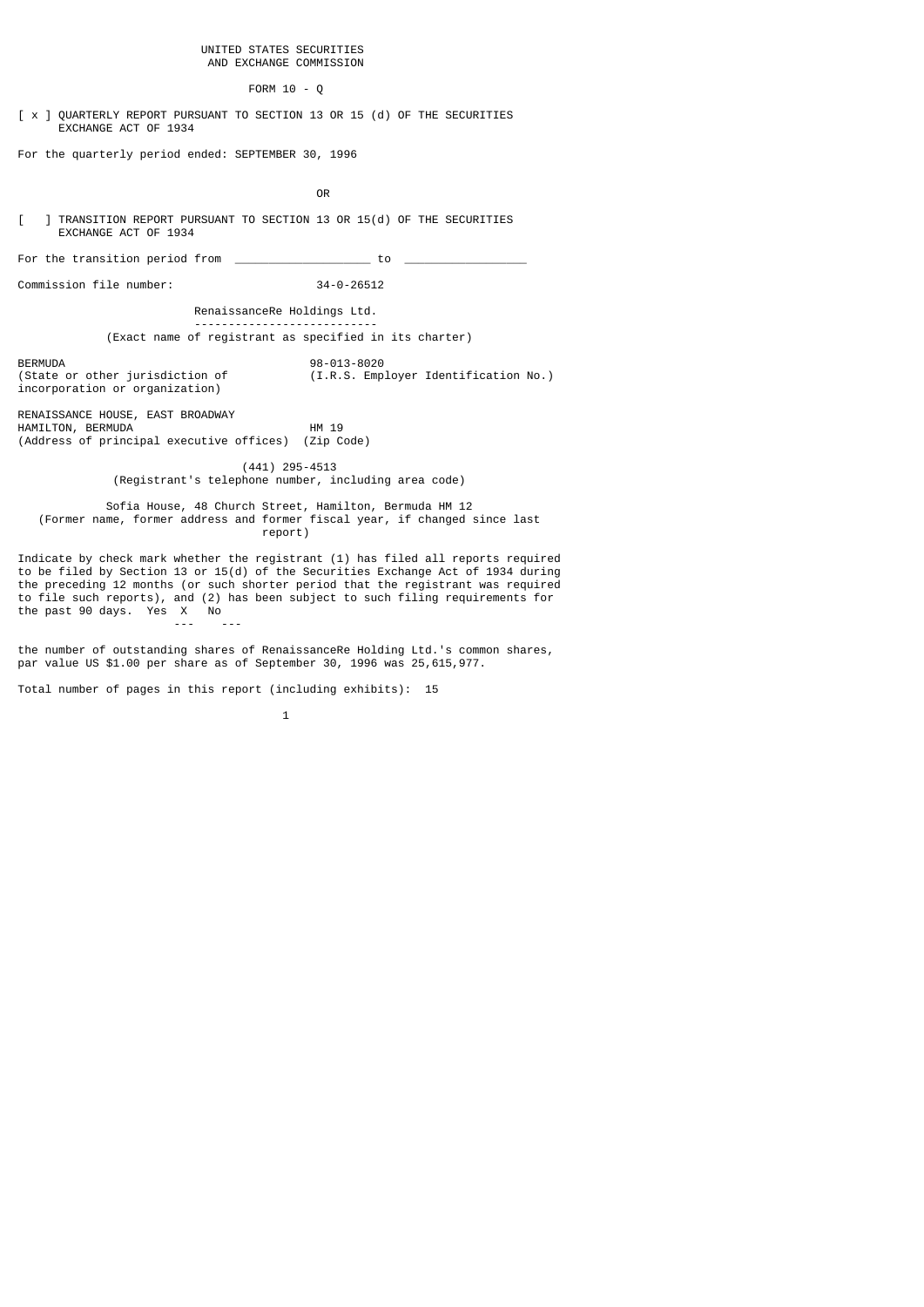# RenaissanceRe Holdings Ltd.

## INDEX TO FORM 10-Q

PART I -- Financial Information

ITEM 1 -- Financial Statements

| Consolidated Balance Sheets as of September 30, 1996<br>(unaudited) and December 31, 1995                                                                                                                                                                    | 3  |
|--------------------------------------------------------------------------------------------------------------------------------------------------------------------------------------------------------------------------------------------------------------|----|
| Unaudited Consolidated Statements of Operations for<br>the Three Months and Nine Months<br>Ended September 30, 1996 and 1995.                                                                                                                                | 4  |
| Unaudited Consolidated Statements of Cash Flows<br>for the Nine Months Ended September 30, 1996 and 1995                                                                                                                                                     | 5  |
| Notes to Unaudited Consolidated Financial Statements                                                                                                                                                                                                         | 6  |
| ITEM II -- Management's Discussion and Analysis of<br>Financial Condition and Results of Operations                                                                                                                                                          | 8  |
| PART II -- Other Information                                                                                                                                                                                                                                 | 13 |
| ITEM 1 -- Legal Proceedings<br>ITEM 2 -- Changes in Securities<br>ITEM 3 -- Defaults upon Senior Securities<br>ITEM 4 -- Submission of Matters to a Vote of<br>Security Holders<br>ITEM 5 -- Other Information<br>ITEM 6 -- Exhibits and Reports on Form 8-K |    |
| Signature - RenaissanceRe Holdings Ltd.                                                                                                                                                                                                                      | 14 |

Exhibit 27 - Financial Data Schedule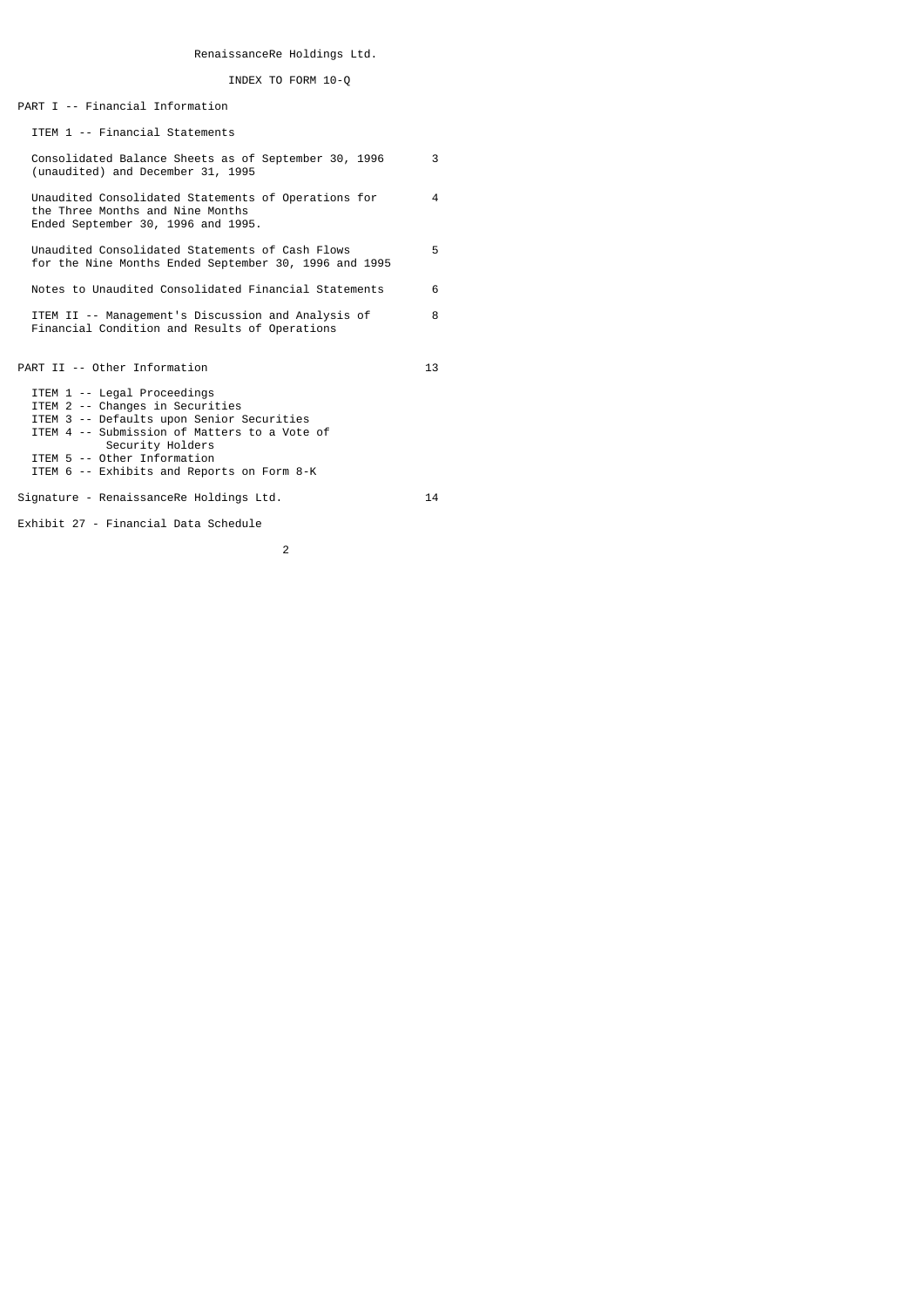#### RENAISSANCERE HOLDINGS LTD. AND SUBSIDIARIES SUMMARY CONSOLIDATED BALANCE SHEETS (United States Dollars) (in thousands, except per share amounts)

|                                                                                                                                                               | As at                                     |                                                                                                                                                                                                                                                                                                                                                                                                                                                                                        |  |
|---------------------------------------------------------------------------------------------------------------------------------------------------------------|-------------------------------------------|----------------------------------------------------------------------------------------------------------------------------------------------------------------------------------------------------------------------------------------------------------------------------------------------------------------------------------------------------------------------------------------------------------------------------------------------------------------------------------------|--|
|                                                                                                                                                               | September December<br>30, 1996 31, 1995   | <u> - - - - - - - - - - -</u>                                                                                                                                                                                                                                                                                                                                                                                                                                                          |  |
|                                                                                                                                                               | (Unaudited)                               |                                                                                                                                                                                                                                                                                                                                                                                                                                                                                        |  |
| <b>ASSETS</b>                                                                                                                                                 |                                           |                                                                                                                                                                                                                                                                                                                                                                                                                                                                                        |  |
| Investments available for sale, at<br>fair value<br>(Amortized cost \$596,214 and \$521,149,<br>at September 30, 1996 and December 31,<br>1995, respectively) | \$594,766                                 | \$523,848                                                                                                                                                                                                                                                                                                                                                                                                                                                                              |  |
| Short-term investments                                                                                                                                        |                                           | 4,988                                                                                                                                                                                                                                                                                                                                                                                                                                                                                  |  |
| Cash and cash equivalents                                                                                                                                     | 245,963                                   | 139,163                                                                                                                                                                                                                                                                                                                                                                                                                                                                                |  |
| Premiums receivable                                                                                                                                           | 109,805                                   | 62,773                                                                                                                                                                                                                                                                                                                                                                                                                                                                                 |  |
| Accrued investment income                                                                                                                                     | 16,558                                    | 14,851                                                                                                                                                                                                                                                                                                                                                                                                                                                                                 |  |
| Deferred acquisition costs                                                                                                                                    | 11,553                                    | 6,163                                                                                                                                                                                                                                                                                                                                                                                                                                                                                  |  |
| Other assets                                                                                                                                                  | 4,443                                     | 5,274                                                                                                                                                                                                                                                                                                                                                                                                                                                                                  |  |
|                                                                                                                                                               |                                           | . <b>.</b>                                                                                                                                                                                                                                                                                                                                                                                                                                                                             |  |
| TOTAL ASSETS                                                                                                                                                  | \$983,088<br>========                     | \$757,060                                                                                                                                                                                                                                                                                                                                                                                                                                                                              |  |
| LIABILITIES AND SHAREHOLDERS' EQUITY<br>LIABILITIES                                                                                                           |                                           |                                                                                                                                                                                                                                                                                                                                                                                                                                                                                        |  |
| Reserve for claims and claim adjustment expenses<br>Reserve for unearned premiums<br>Bank loan<br>Other                                                       | \$106,174<br>109,911<br>150,000<br>22,006 | \$100,445<br>60,444<br>100,000<br>9,835                                                                                                                                                                                                                                                                                                                                                                                                                                                |  |
|                                                                                                                                                               | ---------                                 | $\begin{array}{cccccccccccccc} \multicolumn{2}{c}{} & \multicolumn{2}{c}{} & \multicolumn{2}{c}{} & \multicolumn{2}{c}{} & \multicolumn{2}{c}{} & \multicolumn{2}{c}{} & \multicolumn{2}{c}{} & \multicolumn{2}{c}{} & \multicolumn{2}{c}{} & \multicolumn{2}{c}{} & \multicolumn{2}{c}{} & \multicolumn{2}{c}{} & \multicolumn{2}{c}{} & \multicolumn{2}{c}{} & \multicolumn{2}{c}{} & \multicolumn{2}{c}{} & \multicolumn{2}{c}{} & \multicolumn{2}{c}{} & \multicolumn{2}{c}{} & \$ |  |
| TOTAL LIABILITIES                                                                                                                                             | 388,091                                   | 270,724                                                                                                                                                                                                                                                                                                                                                                                                                                                                                |  |
| MINORITY INTERESTS                                                                                                                                            | 15,261                                    | <u> - - - - - - - -</u><br>$\sim$                                                                                                                                                                                                                                                                                                                                                                                                                                                      |  |
| TOTAL LIABILITIES AND MINORITY INTERESTS                                                                                                                      | 403,352                                   | --------<br>270,724                                                                                                                                                                                                                                                                                                                                                                                                                                                                    |  |
|                                                                                                                                                               | <u>.</u>                                  | --------                                                                                                                                                                                                                                                                                                                                                                                                                                                                               |  |
| SHAREHOLDERS' EQUITY                                                                                                                                          |                                           |                                                                                                                                                                                                                                                                                                                                                                                                                                                                                        |  |
| Common shares                                                                                                                                                 | 25,616                                    | 25,605                                                                                                                                                                                                                                                                                                                                                                                                                                                                                 |  |
| Additional paid-in capital                                                                                                                                    | 173,746                                   | 174,370                                                                                                                                                                                                                                                                                                                                                                                                                                                                                |  |
| Loans to officers and employees                                                                                                                               | (3, 807)                                  | (2, 728)                                                                                                                                                                                                                                                                                                                                                                                                                                                                               |  |
| Net unrealized appreciation (depreciation)                                                                                                                    |                                           |                                                                                                                                                                                                                                                                                                                                                                                                                                                                                        |  |
| on investments                                                                                                                                                | (1, 448)                                  | 2,699                                                                                                                                                                                                                                                                                                                                                                                                                                                                                  |  |
| Retained earnings                                                                                                                                             |                                           | 385,629 286,390                                                                                                                                                                                                                                                                                                                                                                                                                                                                        |  |
|                                                                                                                                                               | <u> - - - - - - - -</u>                   | --------                                                                                                                                                                                                                                                                                                                                                                                                                                                                               |  |
| TOTAL SHAREHOLDERS' EQUITY                                                                                                                                    | 579,736<br><u> - - - - - - - -</u>        | 486,336<br><u> - - - - - - -</u>                                                                                                                                                                                                                                                                                                                                                                                                                                                       |  |
| TOTAL LIABILITIES AND SHAREHOLDERS' EQUITY                                                                                                                    | \$983,088<br>========                     | \$757,060<br>========                                                                                                                                                                                                                                                                                                                                                                                                                                                                  |  |
| BOOK VALUE PER COMMON SHARE                                                                                                                                   | \$22.63                                   | \$18.99                                                                                                                                                                                                                                                                                                                                                                                                                                                                                |  |
| COMMON SHARES OUTSTANDING                                                                                                                                     | ========<br>25,616                        | 25,605                                                                                                                                                                                                                                                                                                                                                                                                                                                                                 |  |

The accompanying notes are an integral part of these financial statements.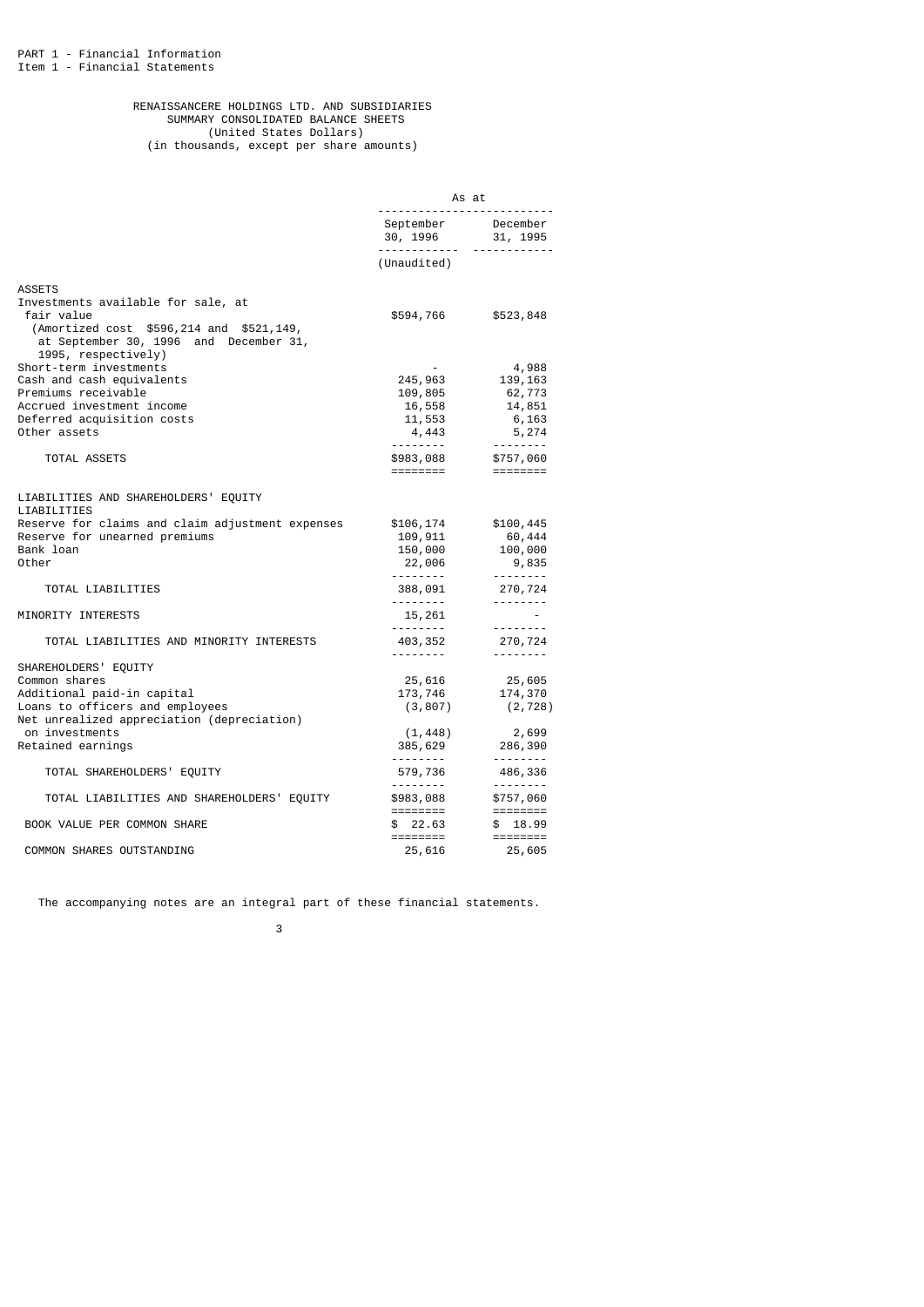#### RENAISSNCERE HOLDINGS LTD. AND SUBSIDIARIES SUMMARY CONSOLIDATED STATEMENTS OF OPERATIONS (United States Dollars) (in thousands, except per share amounts) (Unaudited)

|                                                                                                                                                                                                                                         | Quarters Ended |                                                                                                                                                                                         |  | Year-to-Date<br>                                                                                            |                                                                                                                                              |                                           |                  |                                                                                                                                             |
|-----------------------------------------------------------------------------------------------------------------------------------------------------------------------------------------------------------------------------------------|----------------|-----------------------------------------------------------------------------------------------------------------------------------------------------------------------------------------|--|-------------------------------------------------------------------------------------------------------------|----------------------------------------------------------------------------------------------------------------------------------------------|-------------------------------------------|------------------|---------------------------------------------------------------------------------------------------------------------------------------------|
|                                                                                                                                                                                                                                         | 1996           | .                                                                                                                                                                                       |  | 1995<br><u>.</u>                                                                                            | September 30, September 30, September 30, September 30,<br><u>.</u>                                                                          | 1996 1996                                 | 1995             |                                                                                                                                             |
| <b>REVENUES</b>                                                                                                                                                                                                                         |                |                                                                                                                                                                                         |  |                                                                                                             |                                                                                                                                              |                                           |                  |                                                                                                                                             |
| Gross premiums written                                                                                                                                                                                                                  |                |                                                                                                                                                                                         |  |                                                                                                             |                                                                                                                                              |                                           |                  | \$276,615                                                                                                                                   |
| Net premiums written<br>Increase in unearned premiums                                                                                                                                                                                   |                |                                                                                                                                                                                         |  |                                                                                                             | $$ 65,238$ $$ 80,278$ $$ 236,635$ $$ 275,752$<br>$(1,785)$ $(2,558)$ $(49,468)$ $(61,123)$                                                   |                                           |                  |                                                                                                                                             |
| Net premiums earned<br>Net investment income<br>Net foreign exchange gains (losses)<br>Net realized gains (losses) on investments                                                                                                       |                | 63,453<br>266                                                                                                                                                                           |  | 77,720<br>336<br>$(660)$ 1, 163                                                                             | 187,167<br>$12,524$ $7,716$ $32,838$ $24,624$                                                                                                | (386)                                     | $(2, 791)$ 1,690 | 214,629<br>1,308                                                                                                                            |
| TOTAL REVENUES                                                                                                                                                                                                                          |                | <u> - - - - - - - - - -</u>                                                                                                                                                             |  | ----------                                                                                                  | <b></b> .<br>$75,583$ $86,935$ $216,828$ $242,251$                                                                                           |                                           |                  | ---------                                                                                                                                   |
| <b>EXPENSES</b><br>Claims and claim adjustment expenses incurred<br>Acquisition expenses<br>Operating expenses<br>Corporate expenses<br>Interest expense<br>TOTAL EXPENSES<br>Net income before tax<br>Income tax expense<br>NET INCOME |                | 26,298<br>6,606<br>4,456<br>307<br>1,453<br><u> - - - - - - - - - - -</u><br>39,120<br><u> - - - - - - - - - - -</u><br>$\alpha$ , $\beta$ , $\alpha$ , $\beta$<br><u>.</u> .<br>36,463 |  | 31,947<br>8,259<br>2,650<br>148<br>1,996<br>. <b>.</b><br>$\mathcal{L}^{\text{max}}_{\text{max}}$<br>41,935 | $19,018$<br>$11,594$<br>$1,440$<br>4,246<br>45,000 101,913 117,216<br>---------  --------  --------<br>$36,463$ $41,935$ $114,915$ $125,035$ | 65,615<br>and the state of the<br>114,915 | $4,246$ $4,668$  | 78, 218<br>22, 034<br>7, 533<br>4, 763<br>$\mathcal{L}_{\text{max}}$ and $\mathcal{L}_{\text{max}}$<br><u> - - - - - - - - -</u><br>125,035 |
| Net income allocable to Series B<br>Preference Shares                                                                                                                                                                                   |                |                                                                                                                                                                                         |  |                                                                                                             |                                                                                                                                              |                                           | $-2,536$         | <u> - - - - - - - - -</u>                                                                                                                   |
| NET INCOME AVAILABLE TO<br><b>COMMON SHAREHOLDERS</b>                                                                                                                                                                                   |                |                                                                                                                                                                                         |  |                                                                                                             | $$36,463$<br>$$41,935$<br>$$114,915$<br>$$114,915$<br>$$114,915$                                                                             |                                           |                  | \$122,499                                                                                                                                   |
| NET INCOME PER COMMON SHARE                                                                                                                                                                                                             |                |                                                                                                                                                                                         |  |                                                                                                             | $$$ $1.40$ $$$ $1.68$ $$$ $4.41$ $$$ $5.21$<br>$1.40$ $1.68$ $1.63$ $1.41$ $1.41$ $1.41$                                                     |                                           |                  |                                                                                                                                             |
| Weighted average Common Shares and<br>common equivalent shares outstanding                                                                                                                                                              |                |                                                                                                                                                                                         |  | 26,084 24,980                                                                                               |                                                                                                                                              |                                           | 26,082           | 23,493                                                                                                                                      |
| Claims and claim adjustment expense ratio<br>Expense ratio                                                                                                                                                                              |                | 41.5%<br>17.4%                                                                                                                                                                          |  | 41.1%<br>14.0%                                                                                              |                                                                                                                                              | 35.1%<br>16.3%                            |                  | 36.4%<br>13.8%                                                                                                                              |
| Combined ratio                                                                                                                                                                                                                          |                | 58.9%                                                                                                                                                                                   |  | 55.1%                                                                                                       |                                                                                                                                              | 51.4%                                     |                  | <u>.</u><br>50.2%                                                                                                                           |

The accompanying notes are an integral part of these financial statements.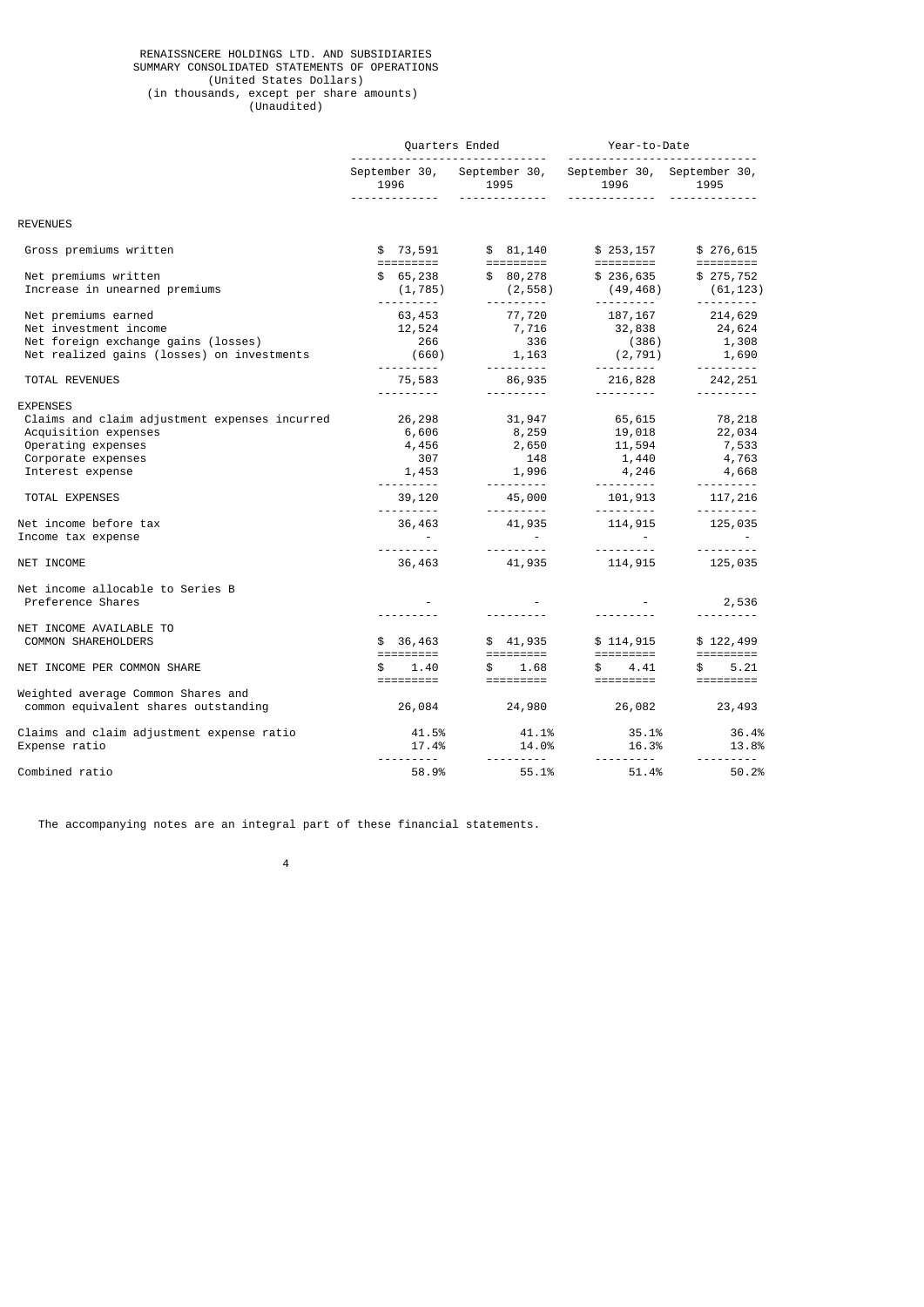#### RENAISSANCERE HOLDINGS LTD. AND SUBSIDIARIES CONSOLIDATED STATEMENTS OF CASH FLOWS (United States Dollars in thousands) (Unaudited)

|                                                                                                                                                                                                                                                                | Year-to-Date                                                               |                                                                                               |
|----------------------------------------------------------------------------------------------------------------------------------------------------------------------------------------------------------------------------------------------------------------|----------------------------------------------------------------------------|-----------------------------------------------------------------------------------------------|
|                                                                                                                                                                                                                                                                | September September                                                        |                                                                                               |
| CASH FLOWS FROM OPERATING ACTIVITIES                                                                                                                                                                                                                           |                                                                            |                                                                                               |
| Net income                                                                                                                                                                                                                                                     |                                                                            | $$114, 915$ $$125, 035$                                                                       |
| ADJUSTMENTS TO RECONCILE NET INCOME TO<br>CASH PROVIDED BY OPERATING ACTIVITIES                                                                                                                                                                                |                                                                            |                                                                                               |
| Amortization and depreciation<br>Realized investment (gains) losses<br>Change $in:$                                                                                                                                                                            | 2,674                                                                      | 398<br>$2,791$ (1,690)                                                                        |
| Reserve for unearned premiums<br>Reinsurance balances receivable<br>Reserve for claims and claim adjustment                                                                                                                                                    | 49,467<br>(47, 032)                                                        | 60,390<br>(38, 120)                                                                           |
| expenses<br>Deferred acquisition costs<br>Other                                                                                                                                                                                                                | 5,729<br>(5, 390)<br>12,405                                                | 19,104<br>(6, 318)<br>(4, 428)                                                                |
| CASH PROVIDED TO OPERATING ACTIVITIES                                                                                                                                                                                                                          | 135,559<br><u>.</u>                                                        | .<br>154,371<br><u> - - - - - - - -</u>                                                       |
| CASH FLOWS FROM INVESTING ACTIVITIES<br>Proceeds from sale of investments<br>Purchase of investments available for sale<br>Proceeds from sale of minority interest<br>in Glencoe<br>Net sales of short-term investments<br>Purchase of furniture and equipment | 232, 147<br>(312, 448)<br>15,265<br>$4,988$<br>(1,653)                     | 218,711<br>(462,891)<br>37,469<br>(272)                                                       |
| CASH APPLIED TO INVESTING ACTIVITIES                                                                                                                                                                                                                           | <u> - - - - - - - - -</u>                                                  | $(61, 701)$ $(206, 983)$                                                                      |
| CASH FLOWS FROM FINANCING ACTIVITIES<br>Proceeds from issuance of common shares<br>Repayment of bank loan<br>Proceeds from bank loan<br>Redemption of Series B shares<br>Dividends paid<br>Loans to employees                                                  | --------- <b>-</b><br>(613)<br>(50,000)<br>100,000<br>(15, 366)<br>(1,079) | --------<br>54,874<br>(20, 000)<br>60,000<br>(57, 874)<br>(2, 555)<br><u> - - - - - - - -</u> |
| CASH PROVIDED BY FINANCING ACTIVITIES                                                                                                                                                                                                                          | <u> - - - - - - - - -</u><br>32,942<br>---------                           | 34,445<br><u> - - - - - - - -</u>                                                             |
| NET INCREASE (DECREASE) IN CASH AND<br>CASH EQUIVALENTS                                                                                                                                                                                                        | 106,800                                                                    | (18, 167)                                                                                     |
| CASH AND CASH EQUIVALENTS, BEGINNING OF<br>PERIOD                                                                                                                                                                                                              | 139,163                                                                    | 153,049                                                                                       |
| CASH AND CASH EQUIVALENTS, END OF PERIOD                                                                                                                                                                                                                       | \$245,963<br>========                                                      | <u> - - - - - - - -</u><br>\$134,882                                                          |

The accompanying notes are an integral part of these financial statements.

 $\sim$  5  $\sim$  5  $\sim$  5  $\sim$  5  $\sim$  5  $\sim$  5  $\sim$  5  $\sim$  5  $\sim$  5  $\sim$  5  $\sim$  5  $\sim$  5  $\sim$  5  $\sim$  5  $\sim$  5  $\sim$  5  $\sim$  5  $\sim$  5  $\sim$  5  $\sim$  5  $\sim$  5  $\sim$  5  $\sim$  5  $\sim$  5  $\sim$  5  $\sim$  5  $\sim$  5  $\sim$  5  $\sim$  5  $\sim$  5  $\sim$  5  $\sim$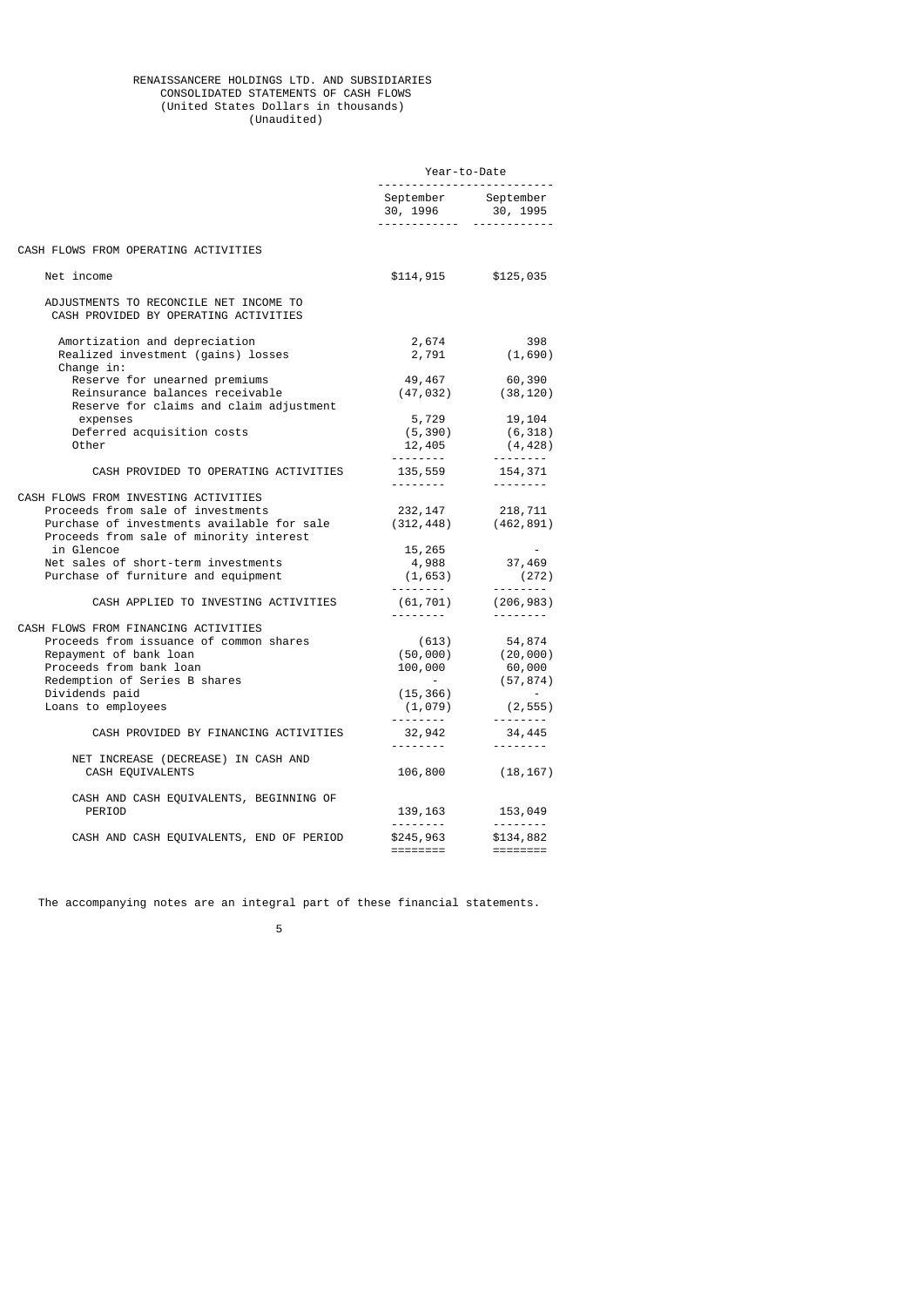#### RenaissanceRe Holdings Ltd. and Subsidiaries Notes to Consolidated Financial Statements (Expressed in United States Dollars) (unaudited)

1. The consolidated financial statements have been prepared on the basis of United States generally accepted accounting principles ("GAAP") and include the accounts of RenaissanceRe Holdings Ltd. (the "Company"), and its subsidiaries, Renaissance Reinsurance Ltd. ("Renaissance Reinsurance"), and Glencoe Insurance Ltd. ("Glencoe"). In the opinion of management, these financial statements reflect all the normal recurring adjustments necessary for a fair presentation of the Company's financial position at September 30, 1996 and December 31, 1995, its results of operations for the three month and nine month periods ended September 30, 1996 and 1995 and cash flows for the nine months ended September 30, 1996 and 1995. These consolidated financial statements should be read in conjunction with the 1995 audited consolidated financial statements and related notes thereto. The results of operations for any interim period are not necessarily indicative of results for the full fiscal year.

2. Earnings per share are calculated by dividing net income available to common shareholders by weighted average common shares and common share equivalents outstanding.

 For the quarter ended September 30, 1996, the Company had 26,084,000 weighted average common shares outstanding consisting of 25,614,000 weighted average common shares and 470,000 weighted average common share equivalents issuable pursuant to the Company's stock option plans. For the quarter ended September 30, 1995, the Company had 24,980,000 weighted average common shares outstanding consisting of 24,570,000 weighted average common shares and 410,000 weighted average common share equivalents issuable pursuant to the Company's stock option plans.

 For the nine months ended September 30, 1996, the Company had 26,082,000 weighted average common shares outstanding consisting of 25,609,000 weighted average common shares and 473,000 weighted average common share equivalents issuable pursuant to stock option plans. For the nine months ended September 30, 1995, the Company had 23,493,000 weighted average common shares outstanding consisting of 23,190,000 weighted average common shares and 303,000 weighted average common share equivalents issuable pursuant to the Company's stock option plans.

3. During the quarter ended September 30, 1996, the Board of Directors of the Company declared, and the Company paid, a dividend of \$0.20 per share to shareholders of record as of August 20, 1996.

4. In early January 1996, the Company capitalized a new subsidiary, Glencoe, with \$50 million of initial capital, to participate in certain attractive insurance markets utilizing the modeling, underwriting, customer service, and capital management approaches that

 $\sim$  6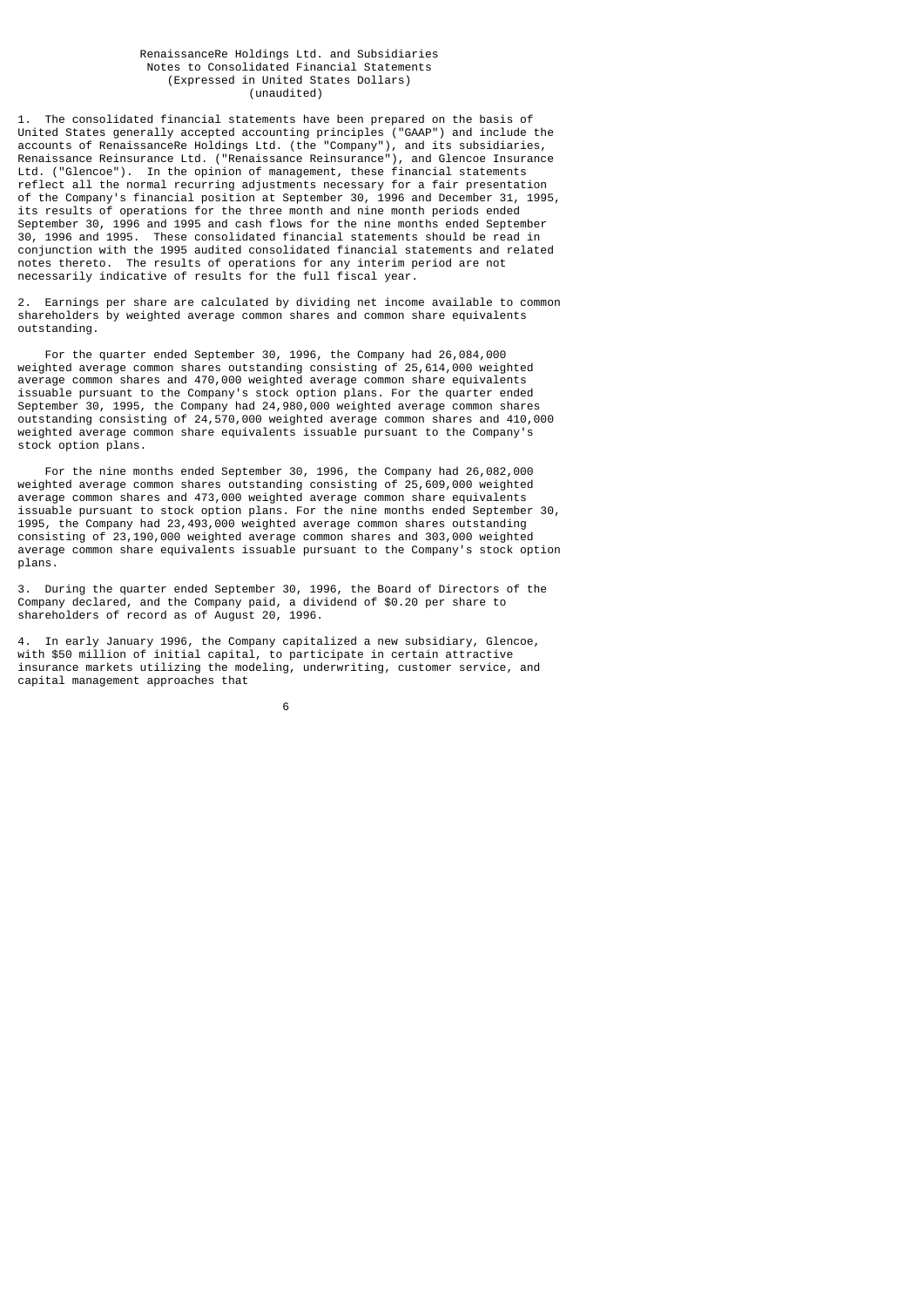Renaissance Reinsurance has successfully employed. Glencoe is not expected to contribute significantly to the Company's results of operations in 1996.

 During the second quarter of 1996, two strategic investors became shareholders of Glencoe. Underwriters Reinsurance Company of Woodland Hills, California, purchased 20 percent of the capital stock outstanding of Glencoe. Additionally, Dames and Moore Ventures, a subsidiary of Dames and Moore, Inc., a leading engineering and consulting firm, purchased 9.9 percent of the capital stock outstanding of Glencoe. RenaissanceRe Holdings Ltd. retained a 70.1 percent interest in Glencoe. The results of Glencoe are consolidated and the resulting minority interests are eliminated in the consolidated income statements and the consolidated balance sheets.

5. In February 1996, the Company completed a secondary offering of 3 million common shares at \$28.00 per share. The Company's initial institutional investors each sold 14 percent of their holdings, which doubled the public float of the Company's shares. The secondary offering did not have any impact on shares outstanding because all shares were sold by existing shareholders.

6. Interest paid was \$4.2 million for the nine months ended September 30, 1996 and \$4.2 million for the same period in the previous year.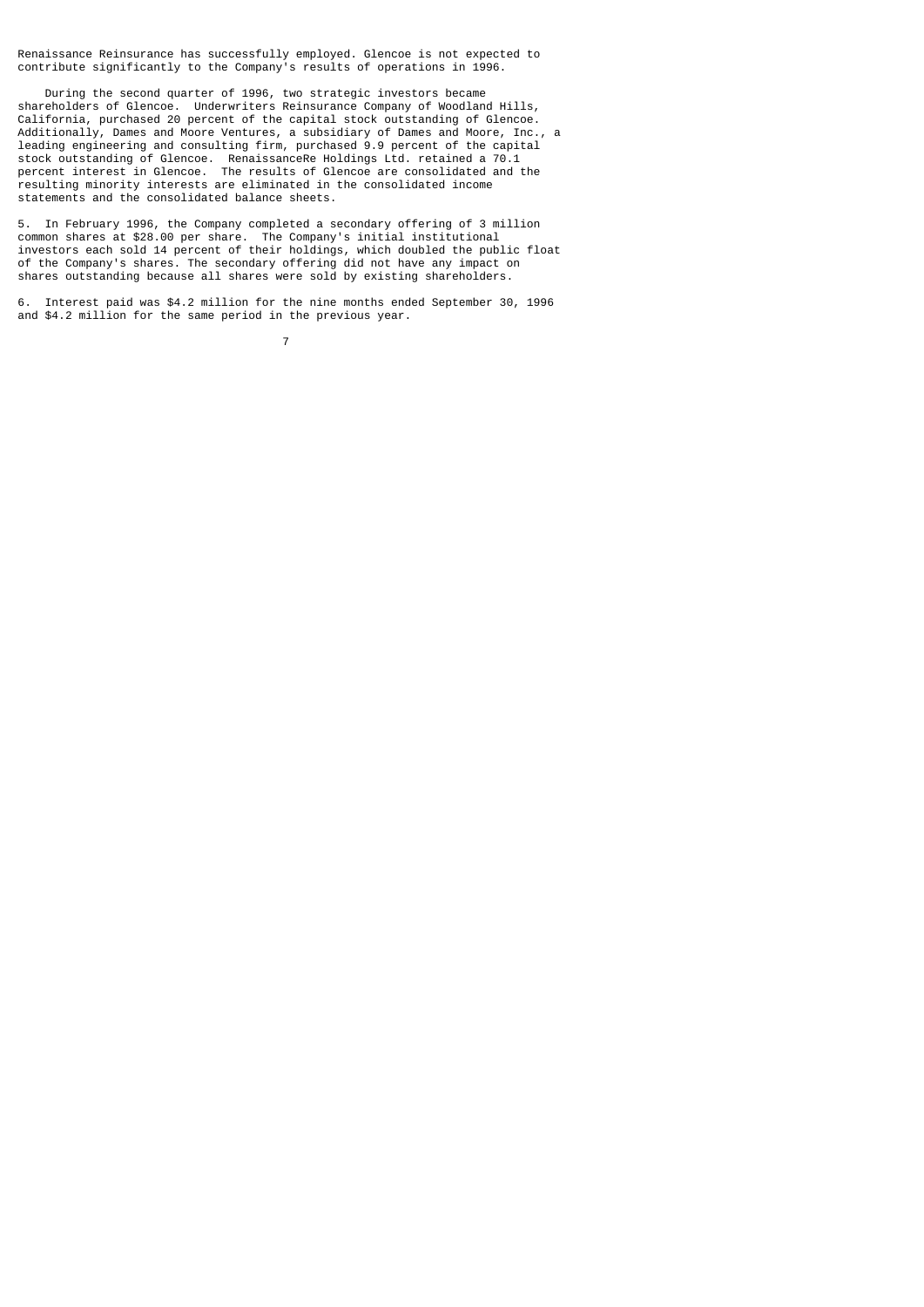#### ITEM 2. MANAGEMENT'S DISCUSSION AND ANALYSIS OF FINANCIAL CONDITION AND RESULTS OF OPERATIONS

### RESULTS OF OPERATIONS

For the quarter ended September 30, 1996 compared to the quarter ended September 30, 1995

For the quarter ended September 30, 1996, net income available to common shareholders was \$36.5 million, compared to \$41.9 million reported for the same quarter in 1995. Earnings per common share for the quarter ended September 30, 1996 decreased 16.7 percent to \$1.40 compared to \$1.68 for the same period in 1995. This decrease was primarily because of a decrease in underwriting profit (net premiums earned less claims and claim adjustment expenses, acquisition costs and operating expenses) which was partially offset by an increase in investment income. Operating earnings (excluding realized gains and losses on investments) were \$37.1 million for the quarter ended September 30, 1996, compared to \$40.8 million for the same quarter in 1995. Operating earnings per share (excluding realized gains and losses on investments) were \$1.42 per share for the third quarter of 1996, compared to \$1.63 per share for the same period in 1995.

Gross premiums written for the third quarter of 1996 declined 9 percent to \$73.6 million from the \$81.1 million reported for the same quarter of 1995. The decline in gross premiums written was primarily related to the competitive market for property catastrophe reinsurance. The 9 percent decline in gross premium written was the result of a 15 percent decrease in premiums due to the Company not renewing coverage and a decrease in reinstatement premiums of 9 percent, which was partially offset by an increase in premiums related to new business of 12 percent and a 3 percent increase related to changes in pricing, participation level, and coverage on renewed business. Reinsurance premiums ceded were \$8.4 million for the third quarter of 1996, resulting in net premiums written for the 1996 third quarter of \$65.2 million compared to \$80.3 million for the same period in 1995. Net premiums earned for the third quarter of 1996 were \$63.5 million, compared to \$77.7 million for the same quarter of 1995.

The table below sets forth the Company's combined ratio and components thereof for the quarters ended September 30, 1996 and 1995:

|                                                            | Quarters Ended September 30, |                |  |
|------------------------------------------------------------|------------------------------|----------------|--|
|                                                            | 1996                         | 1995           |  |
| Claims and claim adjustment expense ratio<br>Expense ratio | 41.5%<br>17.4%               | 41.1%<br>14.0% |  |
| Combined Ratio                                             | 58.9%                        | 55.1%          |  |

8 and 2012 and 2013 and 2014 and 2014 and 2014 and 2014 and 2014 and 2014 and 2014 and 2014 and 2014 and 2014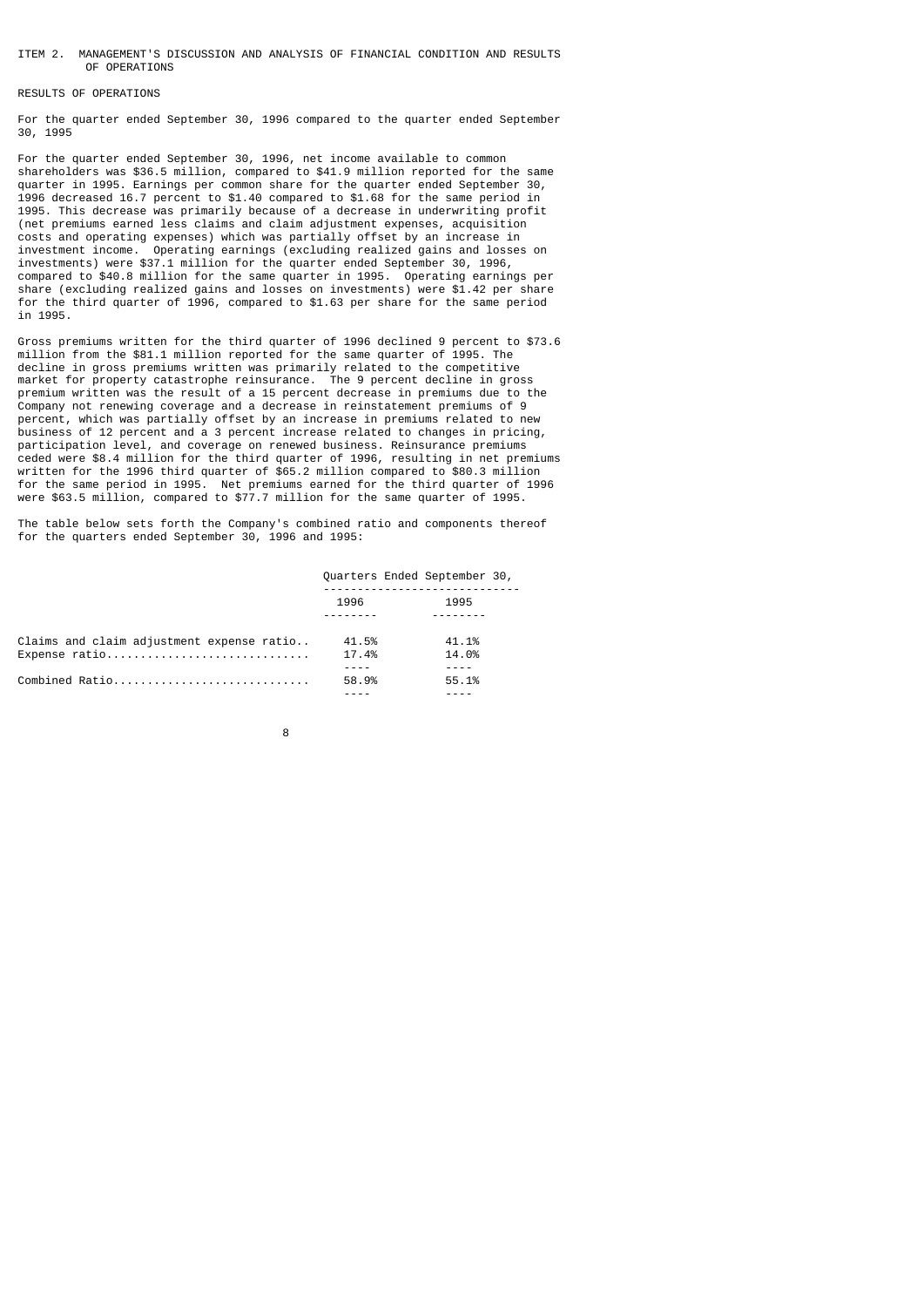Claims and claim adjustment expenses incurred for the quarter ended September 30, 1996 were \$26.3 million or 41.5 percent of net premiums earned and included the provision of \$15 million for claims incurred from Hurricane Fran during the third quarter of 1996. In comparison, claims and claim adjustment expenses for the quarter ended September 30, 1995 were \$31.9 million or 41.1 percent of net premiums earned, which included a provision of \$16 million for claims incurred from Hurricanes Erin, Luis and Marilyn.

Underwriting expenses are comprised of acquisition expenses and operating expenses. Underwriting expenses were \$11.1 million for the quarter ended September 30, 1996 compared to \$10.9 million for the same period in 1995. These costs were 17.4 percent and 14.0 percent of net premiums earned for the quarters ended September 30, 1996 and 1995, respectively. Acquisition expenses consist primarily of brokerage commissions and excise taxes. Acquisition expenses were approximately 10 percent of net premiums earned for each of the quarters ended September 30, 1996 and 1995. Operating expenses increased from 4 percent during the quarter ended September 30, 1995 to 7 percent for the quarter ended September 30, 1996 due primarily to increases in personnel costs and system development costs.

Net investment income (excluding net realized investment gains and losses) was \$12.5 million for the quarter ended September 30, 1996 compared to \$7.7 million for the same period in 1995. The increase was due to the increase in the Company's average invested assets to \$771.3 million during the third quarter of 1996 compared to \$531.6 million for the same period in the prior year. The increase in invested assets over the prior year was primarily the result of cash flow provided by operating activities. Net realized losses on investments were \$0.7 million for the quarter ended September 30, 1996 as compared to a net realized gain of \$1.2 million for the quarter ended September 30, 1995.

For the nine months ended September 30, 1996 compared to the nine months ended September 30, 1995

For the nine months ended September 30, 1996, net income available to common shareholders was \$114.9 million, compared to \$122.5 million reported for the same period in 1995. Earnings per common share for the nine months ended September 30, 1996 decreased 15 percent to \$4.41 compared to \$5.21 for the same period in 1995. This decrease was partially due to an 11 percent increase in the number of weighted average common shares outstanding, as a result of the initial public offering of 3,105,000 common shares in July of 1995, and partially due to a decrease in underwriting profit, which was partially offset by an increase in investment income earned during the nine months ended September 30, 1996. Operating earnings (excluding realized gains and losses on investments) were \$117.7 million for the first nine months of 1996, compared to \$120.8 million for the same period in 1995. Operating earnings per common share (excluding realized gains and losses on investments) were \$4.51 for the first nine months of 1996, compared to \$5.14 for the same period in 1995.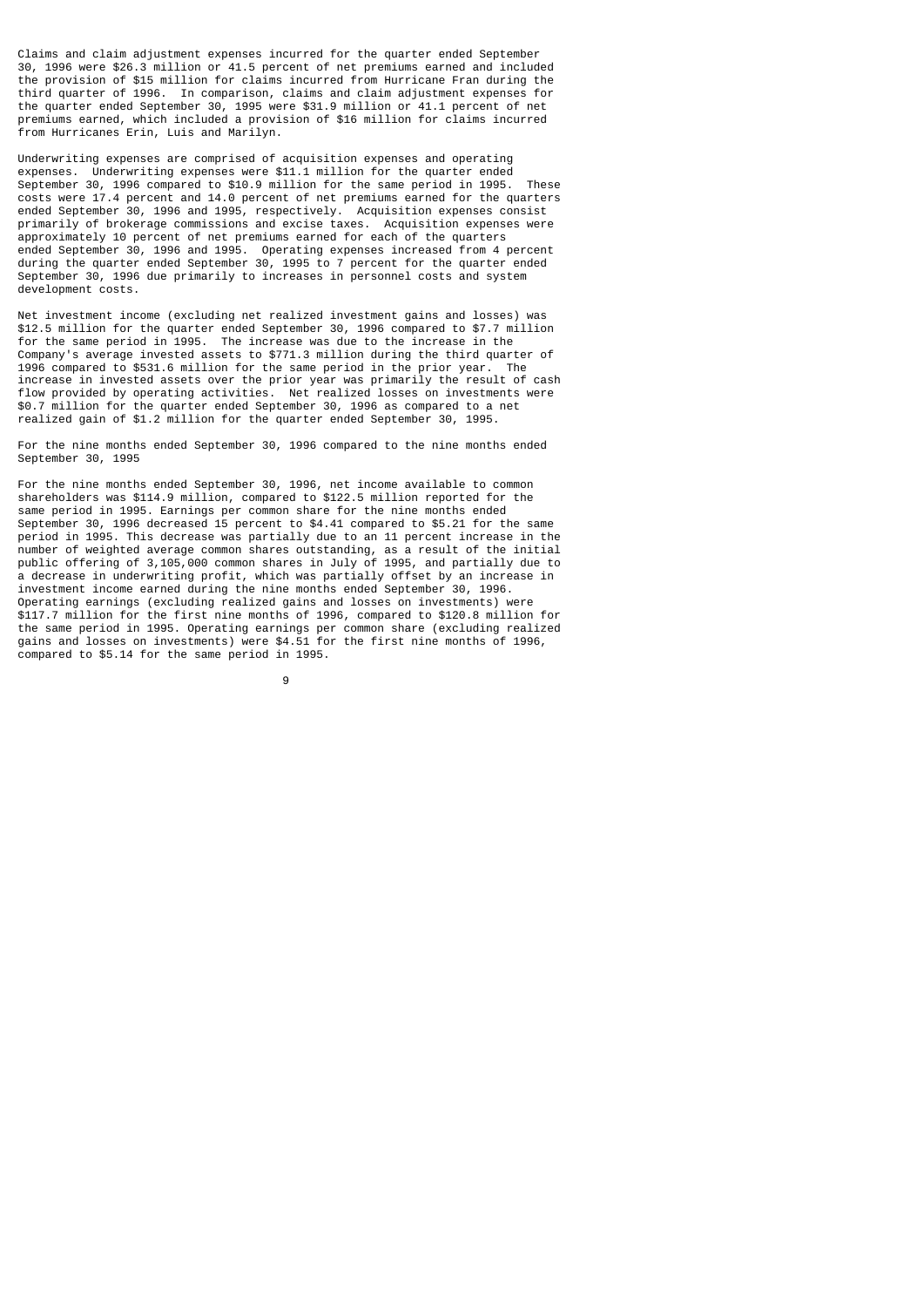Gross premiums written for the first nine months of 1996 declined 8 percent to \$253.2 million from the \$276.6 million reported for the same period of 1995. The decline in gross premiums written was primarily related to the competitive market for property catastrophe reinsurance. The 8 percent decline in gross premiums written was the result of a 12 percent decrease due to the Company not renewing coverage, a 5 percent decrease related to changes in pricing, participation level, and coverage on renewed business and a decrease in reinstatement premiums of 1 percent, which was partially offset by an increase in premiums from new business of 10 percent.

Reinsurance ceded premiums written were \$16.5 million for the first nine months of 1996 compared to \$0.9 million for the same period of 1995, resulting in net premiums written of \$236.6 million for the nine months ended September 30, 1996 compared to net premiums written of \$275.8 million for the same period in the prior year. Net premiums earned for the first nine months of 1996 were \$187.2 million, compared to \$214.6 million for the same period of 1995.

The table below sets forth the Company's combined ratio and components thereof for the nine months ended September 30, 1996 and 1995:

|                                           | Nine Months Ended September 30, |       |
|-------------------------------------------|---------------------------------|-------|
|                                           | 1996                            | 1995  |
|                                           |                                 |       |
| Claims and claim adjustment expense ratio | 35.1%                           | 36.4% |
| Expense ratio                             | 16.3%                           | 13.8% |
| Combined Ratio                            | 51.4%                           | 50.2% |
|                                           |                                 |       |

Claims and claim adjustment expenses incurred for the nine months ended September 30, 1996 were \$65.6 million or 35.1 percent of net premiums earned. Included in the expenses are provisions of \$15 million for claims incurred from Hurricane Fran during the third quarter of 1996, \$8.6 million for claims incurred by regional midwestern clients related to the severe wind and hail storms during the second quarter of 1996, and a provision of \$8.0 million for losses related to the winter storms in the northeastern region of the United States in the first quarter of 1996. In comparison, claims and claim adjustment expenses for the nine months ended September 30, 1995 were \$78.2 million or 36.4 percent of net premiums earned.

Underwriting expenses were \$30.6 million for the nine month period ended September 30, 1996 compared to \$29.6 million for the same period in 1995. Acquisitions costs were 10 percent of net premiums earned for each of the nine months ended September 30, 1996 and 1995. Operating expenses increased from 4 percent during the nine month period ended September 30, 1995 to 6 percent for the same period in 1996 due primarily to increases in personnel costs and systems development costs.

Net investment income (excluding net realized investment gains and losses) was \$32.8 million for the nine months ended September 30, 1996 compared to \$24.6 million for the same period in 1995. The increase was due to the increase in the Company's average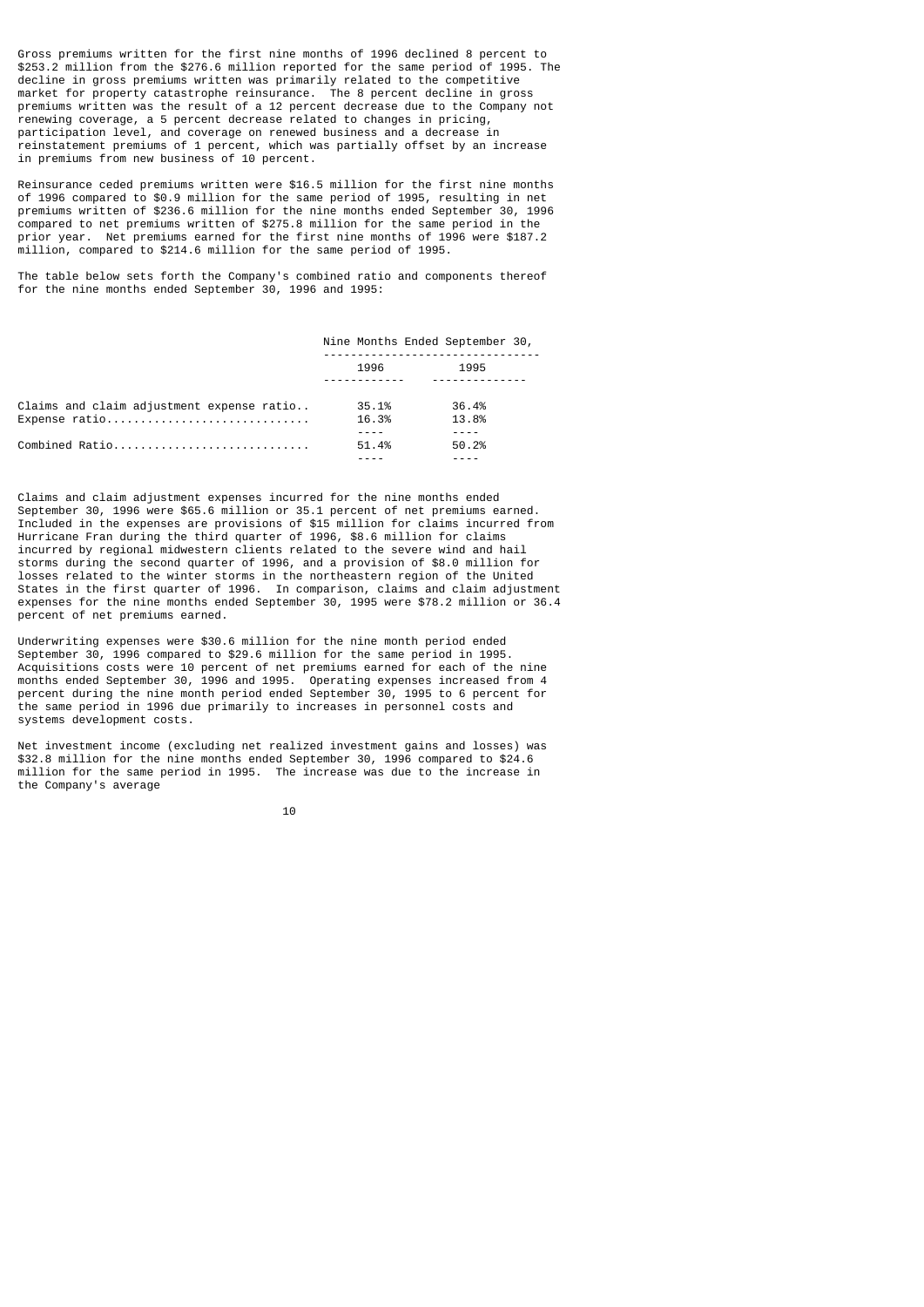invested assets to \$722.7 million during the first nine months of 1996 compared to \$530.7 million for the same period in the prior year. The increase in invested assets over the prior year amount was the result of cash flow provided by operating activities and an increase in borrowings under the Company's revolving credit facility with a syndicate of commercial banks (the "Revolving Credit Facility"). Net realized losses on investments were \$2.8 million for the nine months ended September 30, 1996, compared to net realized gains on investments of \$1.7 million for the same period in 1995.

#### LIQUIDITY AND CAPITAL RESOURCES

In January 1996, the Company amended and restated the Revolving Credit Facility, increasing the aggregate borrowing limit thereunder to \$150.0 million from \$120.0 million. The full amount of the Revolving Credit Facility is available until February 1, 1999, with two optional one year extensions, if requested by the Company and approved by the lenders.

On February 28, 1996, the Company completed a secondary offering of 3 million common shares at \$28.00 per share. The Company's initial institutional investors each sold 14 percent of their holdings, which doubled the public float of the Company's common shares. The secondary offering did not have any impact on shares outstanding because all shares were sold by existing shareholders.

The Company will continue to rely primarily on cash dividends from Renaissance Reinsurance to service debt and pay dividends to shareholders. The payment of dividends by Renaissance Reinsurance to the Company is, under certain circumstances, limited under the Revolving Credit Facility and under Bermuda insurance law. The Bermuda Insurance Act of 1978, together with the Bermuda Insurance Amendment Act of 1995, require Renaissance Reinsurance to maintain a minimum solvency margin and a minimum liquidity ratio. There are presently no significant restrictions on the payment of dividends by Renaissance Reinsurance to the Company.

The primary sources of liquidity for Renaissance Reinsurance are net cash flows from its underwriting activities in the form of net premium receipts, investment income and the maturity or sale of investments. Renaissance Reinsurance's cash flow will also be affected by claim payments which, due to the nature of the reinsurance coverages provided, may be material. Therefore, the Company's cash flows may fluctuate significantly from period to period.

For the foreseeable future, the Company expects that its financial and operational needs will be met by available funds and cash flows generated by operations.

At September 30, 1996, total assets were \$983.1 million compared to \$757.1 million at December 31, 1995, an increase of approximately 30 percent. The increase in total assets during the first nine months of 1996 was due primarily to cash flows provided by operating activities and increased borrowings under the Revolving Credit Facility. During the quarters ended June 30, 1996 and March 31, 1996, the Company reduced its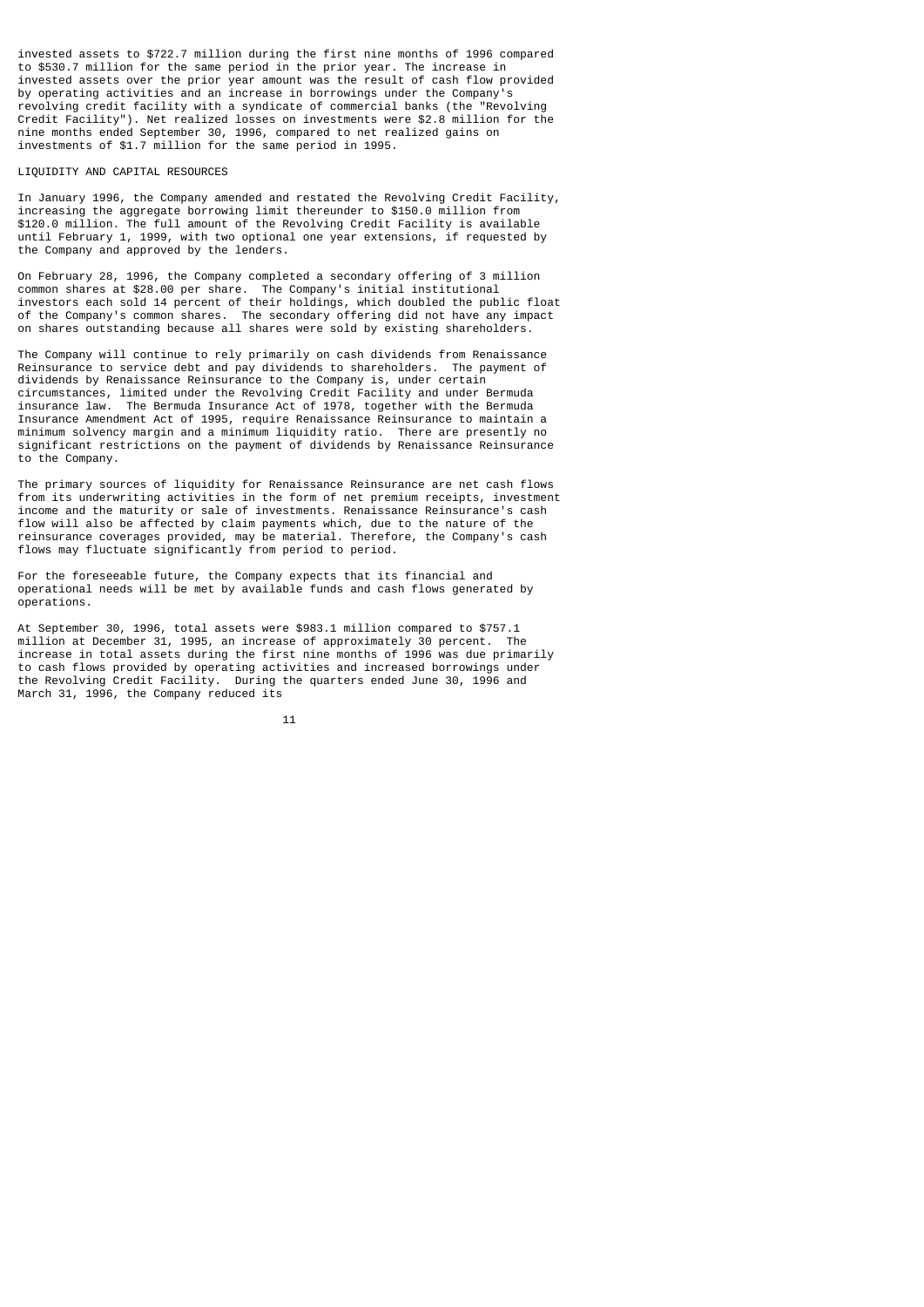borrowings under the Revolving Credit Facility by \$30 million and \$20 million, respectively. During the quarter ended September 30, 1996 the Company increased its borrowings under the Revolving Credit Facility by \$100 million, to \$150 million. The proceeds from the borrowing were invested in short term investments.

The Company's investment portfolio had a fair value of \$840.7 million at September 30, 1996 and consisted of debt securities with fixed maturities with a fair value of \$594.8 million and cash and cash equivalents with a fair value of \$245.9 million. Primarily because of the potential for large loss payments, the Company's investment portfolio is structured to provide a high level of liquidity to meet potential obligations. At September 30, 1996, the investment portfolio had an average rating of AA+ as measured by Standard & Poor's Ratings Group, an average duration of 1.4 years and an average yield to maturity of 6.2 percent before investment expenses. The Company's investment in cash and cash equivalents included \$30.8 million of investments in non - U.S. currencies, representing approximately 4 percent of invested assets. The remaining 96 percent of the Company's invested assets are invested in U.S. Dollar denominated investments. The portfolio does not contain any direct investments in real estate, mortgage loans or other securities.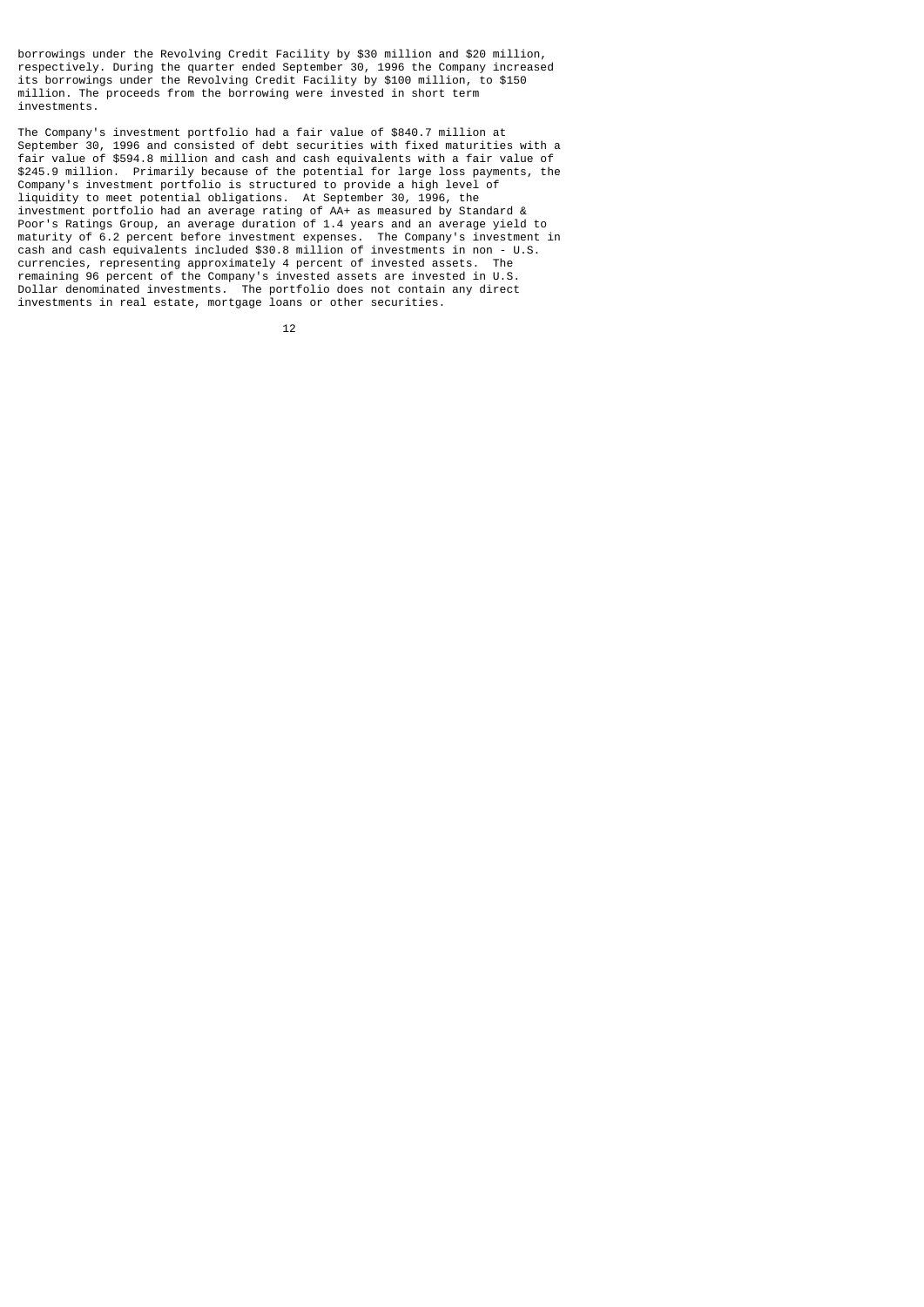Item 1 -- Legal Proceedings

None.

Item 2 -- Changes in Securities

None.

Item 3 -- Defaults Upon Senior Securities

None.

Item 4 -- Submission of Matters to a Vote of Security Holders

None.

Item 5 -- Other Information

 The Company filed a proxy statement on October 24, 1996 (the "Proxy Statement") in connection with a special meeting of shareholders scheduled to be held in December 1996 at which the shareholders of the Company will consider and vote on proposals to increase the size of the Board of Directors and authorize the Board to fill the vacancies thereby created without further shareholder action, create by redesignation of the Company's common shares two new series of diluted voting common shares, and amend the Company's Bye-laws to reduce the vote and quorum requirements relating to certain matters, as set forth more fully in the Proxy Statement. The changes will mitigate certain effects of U.S. taxation for the Company and its shareholders and accomplish certain changes in the corporate governance of the Company.

Item 6 -- Exhibits and Reports on Form 8-K

a. Exhibits:

Exhibit 27 -- Financial Data Schedule

b. Current Reports on Form 8-K:

 The Registrant filed a Current Report on Form 8-K on August 7, 1996.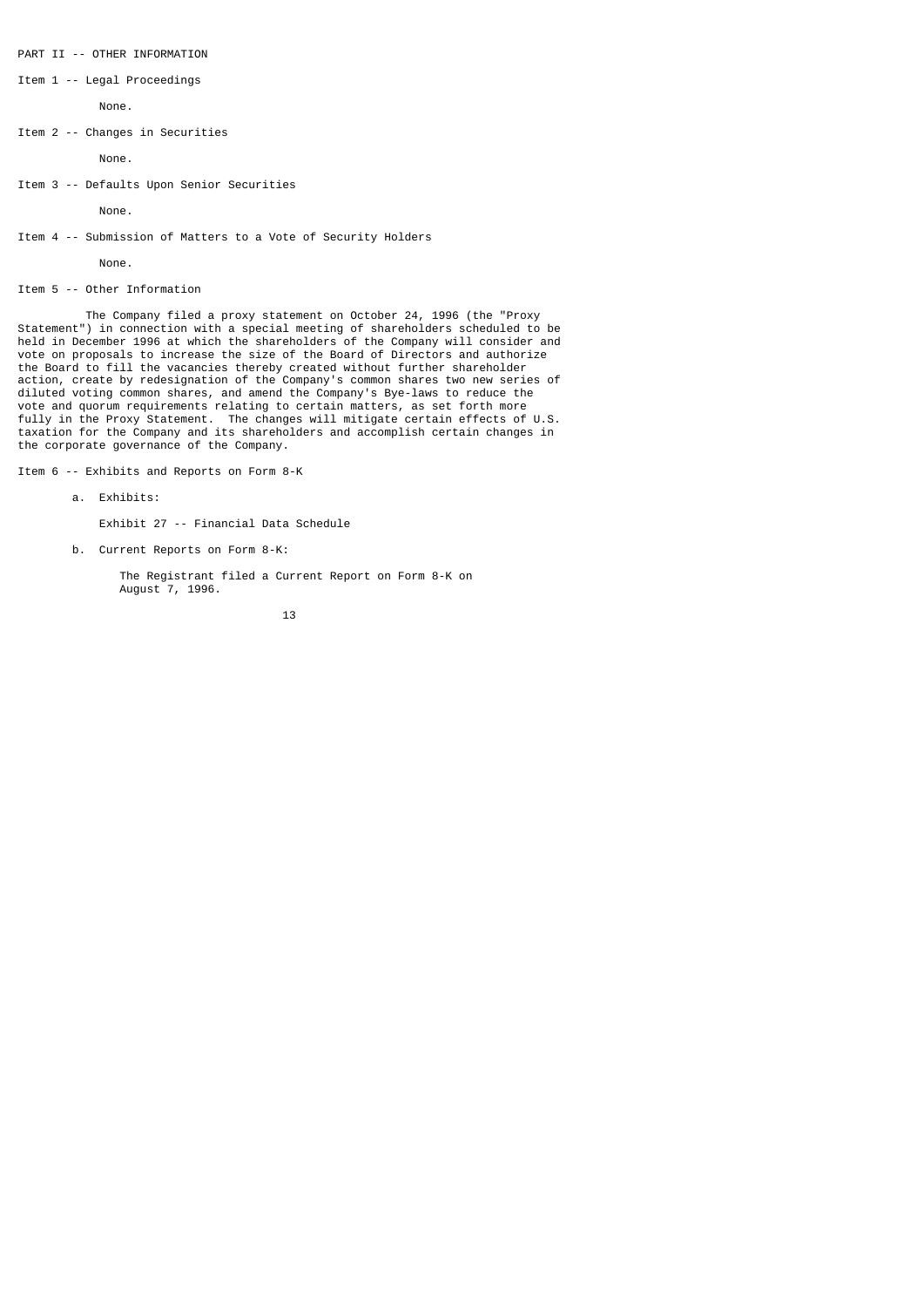## SIGNATURE

Pursuant to the requirements of the Securities Exchange Act of 1934, as amended, the registrant has duly caused this report to be signed by the undersigned thereunto duly authorized.

RENAISSANCERE HOLDINGS LTD.

Date: November 1, 1996

 By: /s/ Keith S. Hynes ------------------------------

 Keith S. Hynes Senior Vice President and Chief Financial Officer